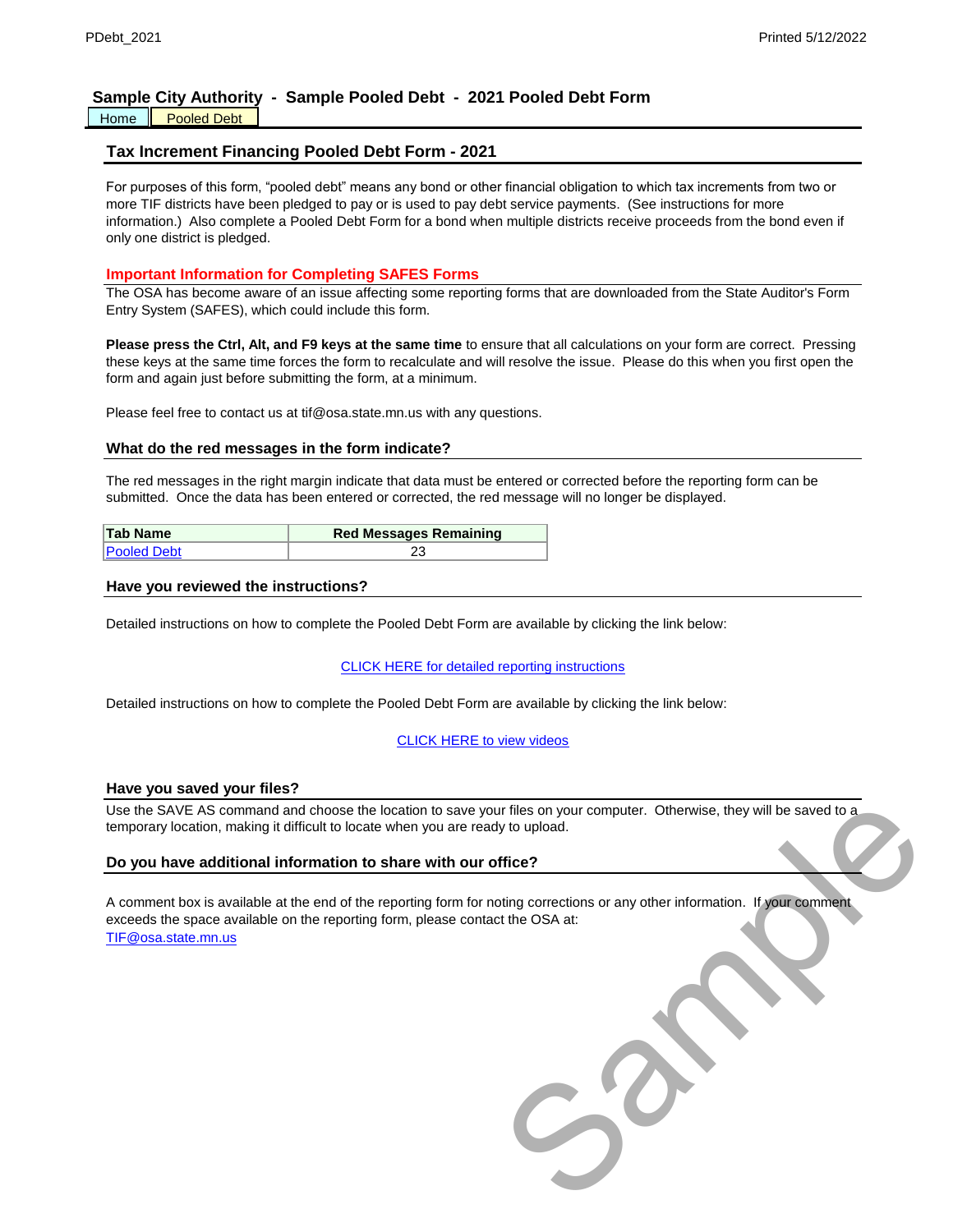#### **Sample City Authority - Sample Pooled Debt - 2021 Pooled Debt Form** Home Pooled Debt

Interest Paid

|    |                         | Tax Increment Financing Pooled Debt Form - 2021                       |
|----|-------------------------|-----------------------------------------------------------------------|
|    | <b>Debt Information</b> |                                                                       |
| 1  | Development Authority:  | Refunded? !><br>Select One<br>Sample City Authority<br>$\overline{2}$ |
| 3  | Pooled Debt Name:       | $\overline{4}$<br>Sample Pooled Debt<br>Refunding? !><br>Select One   |
| 5  | Type:<br>               |                                                                       |
| 6  | <b>Issue Date:</b>      |                                                                       |
|    | Final Maturity Date:    |                                                                       |
| 8  | Interest Rate Range:    | %                                                                     |
|    | <b>Totals</b>           | Through 2021                                                          |
| 9  | Issued                  | 0                                                                     |
| 10 | Refunded                | $\Omega$                                                              |
|    | <b>Principal Paid</b>   | $\Omega$                                                              |
| 12 | Principal Outstanding   | $\Omega$                                                              |
| 13 | <b>Interest Paid</b>    | 0                                                                     |

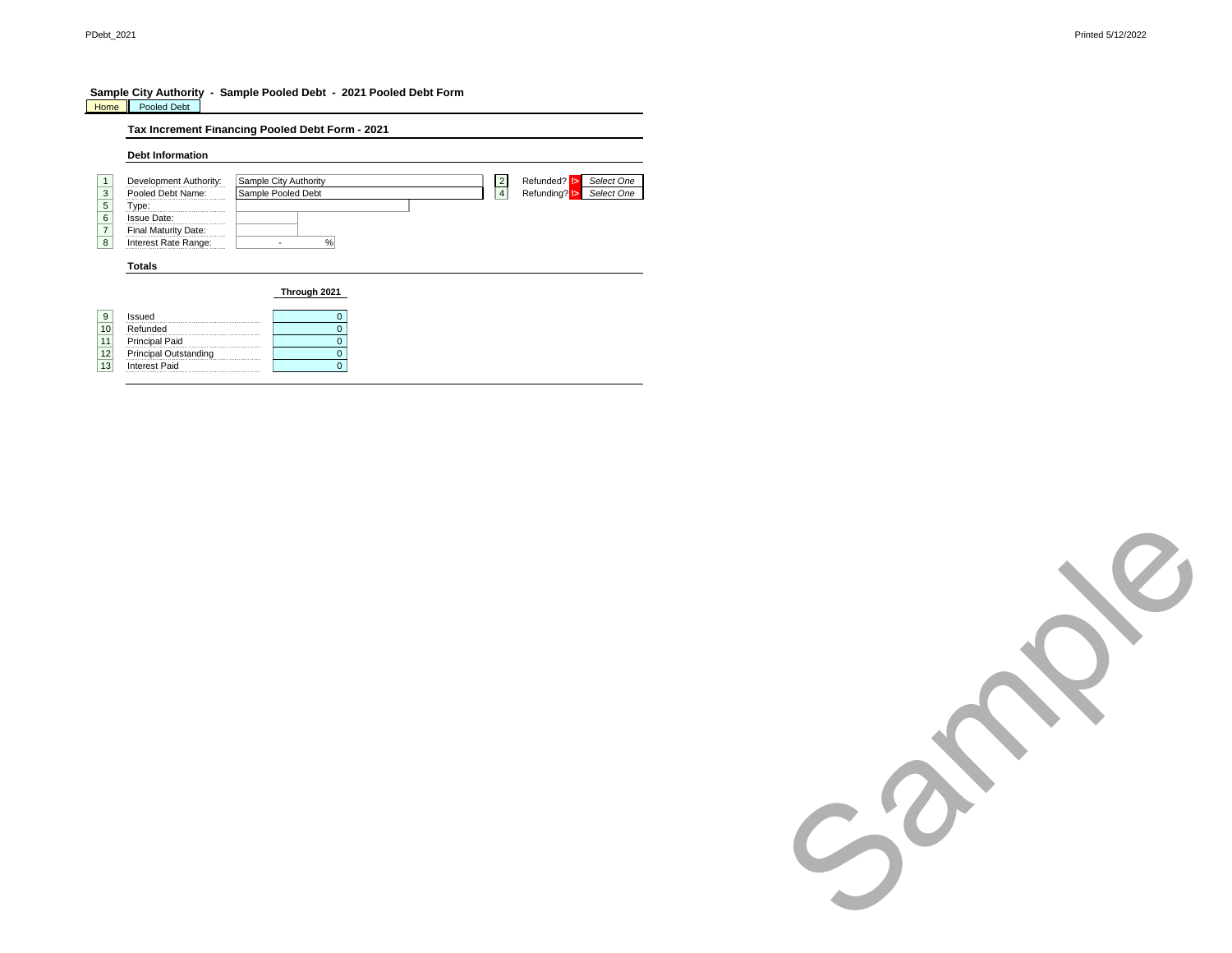| District or Non-Tax-Increment Account Receiving a Portion of the Debt Issue,<br>Pledged to Pay, or Paying Debt Service<br>Non-Tax-Increment Account | Pledge | Issue<br>Amount | Amount<br>Refunded (if<br>refunded): | 1<br>$\overline{2}$ | Paid in Prior<br>Years                                                                                                                                                                                                                                                                                        | Principal<br><b>Paid in 2021</b> | Due in 2022    | Paid in Prior<br>Years | Interest<br><b>Paid in 2021</b> | Due in 2022 |
|-----------------------------------------------------------------------------------------------------------------------------------------------------|--------|-----------------|--------------------------------------|---------------------|---------------------------------------------------------------------------------------------------------------------------------------------------------------------------------------------------------------------------------------------------------------------------------------------------------------|----------------------------------|----------------|------------------------|---------------------------------|-------------|
|                                                                                                                                                     |        |                 |                                      |                     |                                                                                                                                                                                                                                                                                                               |                                  |                |                        |                                 |             |
|                                                                                                                                                     |        |                 |                                      |                     |                                                                                                                                                                                                                                                                                                               |                                  |                |                        |                                 |             |
|                                                                                                                                                     |        |                 |                                      |                     |                                                                                                                                                                                                                                                                                                               |                                  |                |                        |                                 |             |
|                                                                                                                                                     |        |                 |                                      |                     |                                                                                                                                                                                                                                                                                                               |                                  |                |                        |                                 |             |
|                                                                                                                                                     |        |                 |                                      |                     |                                                                                                                                                                                                                                                                                                               |                                  |                |                        |                                 |             |
|                                                                                                                                                     |        |                 |                                      | 3                   |                                                                                                                                                                                                                                                                                                               |                                  |                |                        |                                 |             |
|                                                                                                                                                     |        |                 |                                      | 4                   |                                                                                                                                                                                                                                                                                                               |                                  |                |                        |                                 |             |
|                                                                                                                                                     |        |                 |                                      | 5                   |                                                                                                                                                                                                                                                                                                               |                                  |                |                        |                                 |             |
|                                                                                                                                                     |        |                 |                                      | $6\overline{6}$     |                                                                                                                                                                                                                                                                                                               |                                  |                |                        |                                 |             |
|                                                                                                                                                     |        |                 |                                      | 7                   |                                                                                                                                                                                                                                                                                                               |                                  |                |                        |                                 |             |
|                                                                                                                                                     |        |                 |                                      | 8                   |                                                                                                                                                                                                                                                                                                               |                                  |                |                        |                                 |             |
|                                                                                                                                                     |        |                 |                                      | $\overline{9}$      |                                                                                                                                                                                                                                                                                                               |                                  |                |                        |                                 |             |
|                                                                                                                                                     |        |                 |                                      | 10                  |                                                                                                                                                                                                                                                                                                               |                                  |                |                        |                                 |             |
|                                                                                                                                                     |        |                 |                                      | $\boxed{11}$        |                                                                                                                                                                                                                                                                                                               |                                  |                |                        |                                 |             |
|                                                                                                                                                     |        |                 |                                      | 12                  |                                                                                                                                                                                                                                                                                                               |                                  |                |                        |                                 |             |
|                                                                                                                                                     |        |                 |                                      | 13                  |                                                                                                                                                                                                                                                                                                               |                                  |                |                        |                                 |             |
|                                                                                                                                                     |        |                 |                                      | $\boxed{14}$        |                                                                                                                                                                                                                                                                                                               |                                  |                |                        |                                 |             |
|                                                                                                                                                     |        |                 |                                      | $\boxed{15}$        |                                                                                                                                                                                                                                                                                                               |                                  |                |                        |                                 |             |
|                                                                                                                                                     |        |                 |                                      | $\boxed{16}$        |                                                                                                                                                                                                                                                                                                               |                                  |                |                        |                                 |             |
|                                                                                                                                                     |        |                 |                                      | 17                  |                                                                                                                                                                                                                                                                                                               |                                  |                |                        |                                 |             |
|                                                                                                                                                     |        |                 |                                      | <u>18</u>           |                                                                                                                                                                                                                                                                                                               |                                  |                |                        |                                 |             |
|                                                                                                                                                     |        |                 |                                      | 19                  |                                                                                                                                                                                                                                                                                                               |                                  |                |                        |                                 |             |
|                                                                                                                                                     |        |                 |                                      | $\boxed{20}$        |                                                                                                                                                                                                                                                                                                               |                                  |                |                        |                                 |             |
|                                                                                                                                                     |        |                 |                                      | 21                  |                                                                                                                                                                                                                                                                                                               |                                  |                |                        |                                 |             |
|                                                                                                                                                     |        |                 |                                      | $\boxed{22}$        |                                                                                                                                                                                                                                                                                                               |                                  |                |                        |                                 |             |
|                                                                                                                                                     |        |                 |                                      | 23                  |                                                                                                                                                                                                                                                                                                               |                                  |                |                        |                                 |             |
|                                                                                                                                                     |        |                 |                                      |                     |                                                                                                                                                                                                                                                                                                               |                                  |                |                        |                                 |             |
|                                                                                                                                                     |        |                 |                                      |                     |                                                                                                                                                                                                                                                                                                               |                                  |                |                        |                                 |             |
|                                                                                                                                                     |        |                 |                                      |                     |                                                                                                                                                                                                                                                                                                               |                                  |                |                        |                                 |             |
|                                                                                                                                                     |        |                 |                                      |                     |                                                                                                                                                                                                                                                                                                               |                                  |                |                        |                                 |             |
|                                                                                                                                                     |        |                 |                                      |                     |                                                                                                                                                                                                                                                                                                               |                                  |                |                        |                                 |             |
|                                                                                                                                                     |        |                 |                                      |                     |                                                                                                                                                                                                                                                                                                               |                                  |                |                        |                                 |             |
|                                                                                                                                                     |        |                 |                                      |                     |                                                                                                                                                                                                                                                                                                               |                                  |                |                        |                                 |             |
|                                                                                                                                                     |        |                 |                                      |                     |                                                                                                                                                                                                                                                                                                               |                                  |                |                        |                                 |             |
|                                                                                                                                                     |        |                 |                                      |                     |                                                                                                                                                                                                                                                                                                               |                                  |                |                        |                                 |             |
|                                                                                                                                                     |        |                 |                                      |                     |                                                                                                                                                                                                                                                                                                               |                                  |                |                        |                                 |             |
|                                                                                                                                                     |        |                 |                                      |                     |                                                                                                                                                                                                                                                                                                               |                                  |                |                        |                                 |             |
|                                                                                                                                                     |        |                 |                                      |                     |                                                                                                                                                                                                                                                                                                               |                                  |                |                        | U                               |             |
|                                                                                                                                                     |        |                 |                                      |                     |                                                                                                                                                                                                                                                                                                               |                                  |                |                        |                                 |             |
|                                                                                                                                                     |        |                 |                                      |                     |                                                                                                                                                                                                                                                                                                               |                                  |                |                        |                                 |             |
|                                                                                                                                                     |        |                 |                                      |                     |                                                                                                                                                                                                                                                                                                               |                                  |                |                        |                                 |             |
|                                                                                                                                                     |        |                 |                                      |                     |                                                                                                                                                                                                                                                                                                               |                                  |                |                        |                                 |             |
|                                                                                                                                                     |        |                 |                                      |                     |                                                                                                                                                                                                                                                                                                               |                                  |                |                        |                                 |             |
|                                                                                                                                                     |        |                 |                                      |                     |                                                                                                                                                                                                                                                                                                               |                                  |                |                        |                                 |             |
|                                                                                                                                                     |        | $\boxed{0}$     | $\boxed{0}$                          |                     | $\boxed{0}$                                                                                                                                                                                                                                                                                                   | $\overline{0}$                   | $\overline{0}$ | $\boxed{0}$            | $\boxed{0}$                     | $\boxed{0}$ |
|                                                                                                                                                     |        |                 |                                      |                     | $\boxed{24}$<br>$\boxed{25}$<br> 26 <br>$\boxed{27}$<br> 28 <br>$\boxed{29}$<br> 30 <br>31<br>32<br>$\boxed{33}$<br>34<br>$\boxed{35}$<br>$\begin{array}{ c c }\n\hline\n36 \\ \hline\n37\n\end{array}$<br>$\begin{array}{r} \n \stackrel{38}{\longrightarrow} \\  \hline\n 39 \\  \hline\n 40\n \end{array}$ |                                  |                |                        |                                 |             |